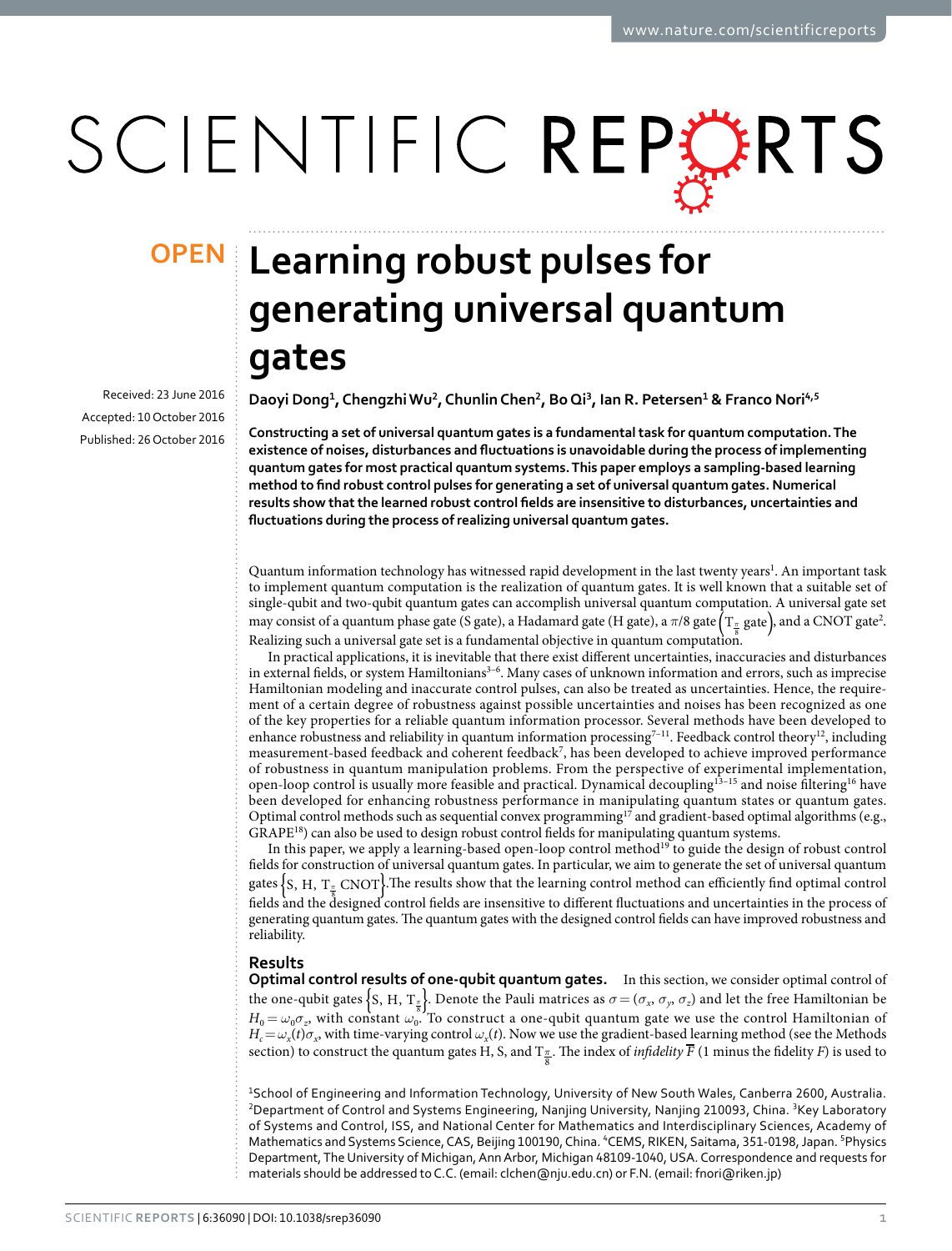

<span id="page-1-0"></span>**Figure 1.** Learned optimal control for generating quantum gates H, S and  $T_{\frac{\pi}{8}}$ . (a,c,e) The infidelity (lg *F*) versus iterations; (**b**,**d**,**f**) Learned control fields.



<span id="page-1-1"></span>Figure 2. Infidelity ( $\lg \overline{F}$ ) versus the terminal time *T*.

characterize the error, and atomic units are adopted. We assume  $\omega_0 = 1$ ,  $\omega_x(t) \in [-5, 5]$ , and the terminal time *T*=8. We use piece-wise constant pulses to approximate the learned control field. We divide the time *T* into 200 intervals, where a constant pulse is used within each interval. The initial control field is set as  $\omega_x(t) = \sin t$  and the step-size is set as 0.5.

As shown in [Fig. 1,](#page-1-0) the H, S and T<sub>∏</sub> quantum gates can achieve a precision (fidelity) of around 1–10<sup>-15</sup>, after 70 iterations. The algorithm quickly converges and we can easily find optimal control pulses to generate the H, S and T*<sup>π</sup>* gates. We further consider the relationship between the infidelity *F* and the terminal time *T*. For example, the relationship of the infidelity lg  $\overline{F}$  (here we use the logarithm of  $\overline{F}$ , i.e., lg  $\overline{F}$  or log<sub>10</sub> $\overline{F}$ ) versus time *T* for the H gate is shown in [Fig. 2](#page-1-1). If we fix a bound on the control amplitude, the algorithm cannot achieve good performance if the time *T* is too short, because it may not guarantee the controllability within *T*. For a smaller bound on the control amplitude, we may need a longer terminal time *T* to achieve the required fidelity.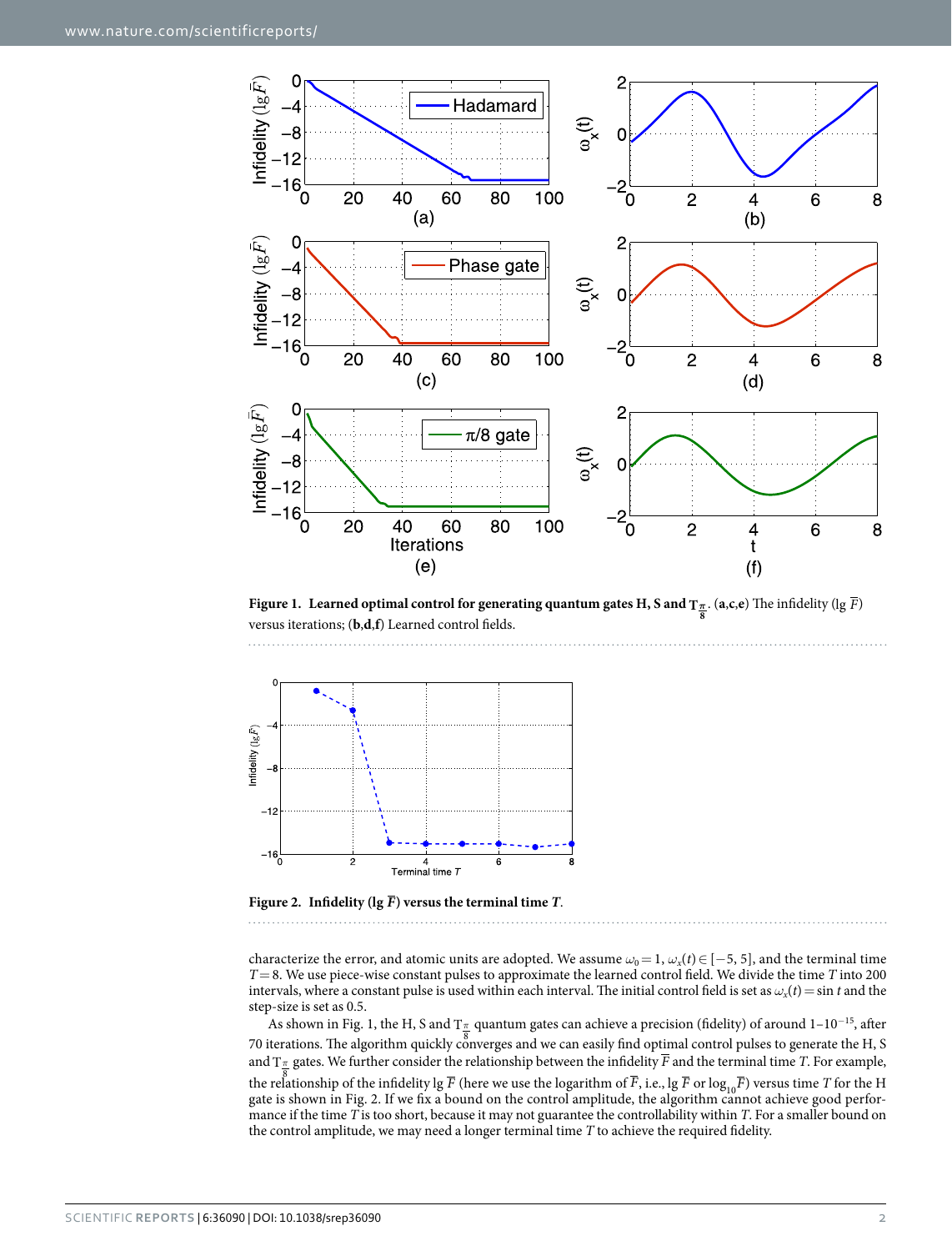

<span id="page-2-0"></span>**Figure 3.** Robust control performance for the S, H, T $_{\frac{\pi}{2}}$  gates with parameter fluctuations on  $\omega_0$  and  $\omega_x$ .  $\mathbf{a}$ , $\mathbf{c}$ , $\mathbf{e}$ ) The infidelity (lg  $\overline{F}$ ) versus iterations;  $(\mathbf{b}, \mathbf{d}, \mathbf{f})$  Learned robust control fields.

**Robust control results of one-qubit quantum gates.** Considering the existence of uncertainties, we assume that the Hamiltonian can be described as

$$
H(t) = f_0(\epsilon_0)\omega_0\sigma_z + f_1(\epsilon_1)\omega_x(t)\sigma_x.
$$
 (1)

For simplicity, we assume  $f_0(\epsilon_0) = \epsilon_0$  and  $f_1(\epsilon_1) = \epsilon_1$ , and both uncertain parameters  $\epsilon_0$  and  $\epsilon_1$  have uniform distributions with the same bound on the uncertainties  $E = 0.2$  (i.e., 40% fluctuations,  $\epsilon_0 \in [0.8, 1.2]$  and  $\epsilon_1 \in [0.8, 1.2]$ ). Using the SLC method<sup>19</sup> (see the Methods section), an augmented system is constructed by selecting  $N_0 = 5$  values for  $\epsilon_0$ , and  $N_1 = 5$  values for  $\epsilon_1$ . The samples are selected as  $(\epsilon_0, \epsilon_1) \in \{(0.8 + 0.04(2m - 1), 0.8 + 0.04(2n - 1)) | m, n = 1, 2, ..., 5\}$ . [Figure 3](#page-2-0) shows the results for three classes of quantum gates: S, H and T*<sup>π</sup>* , respectively. After 100,000 iterations, the precision reaches 0.9979 for the H gate, 0.9976 for the S gate, and 0.9991 for the T<sub>∏</sub> gate, respectively. The corresponding control fields are shown in [Fig. 3\(b,d,f\).](#page-2-0) Then the learned fields are applied to 2000 additional samples that are generated randomly by selecting values of the uncertainty parameters according to a uniform distribution. The average fidelity reaches 0.9976 for the H gate, 0.9973 for the S gate, and 0.9989 for the T*<sup>π</sup>* gate, respectively.

In the laboratory, it may be easier for some quantum systems to generate discrete control pulses with constant amplitudes. Here, we consider the performance using different numbers of control pulses to approximate the fields. For the S gate, the relationship of the number of pulses versus the average fidelity is shown in [Fig. 4.](#page-3-0) From [Fig. 4,](#page-3-0) it is clear that excellent performance can be achieved even if we only use 20~40 control pulses to realize the approximation of the continuous control fields. Hence, we use 40 pulses to implement the control field in the following numerical calculations.

We further consider the effect of the uncertainty bounds on the robustness performance. [Figure 5](#page-3-1) shows the performance of the system when the parameter fluctuations have different bounds for the S gate. Here, we assume  $E_0=E_1=E$  and  $N_0=N_1=5$ . Although the performance decreases when the bounds on the fluctuations increase, the control fields still can drive the system to the target gate with a high average fidelity of above 0.9950, even with 60% fluctuations  $(E = 0.3)$ . It is clear that the bounds on the fluctuations cannot be too large if we expect to achieve a very high fidelity (e.g., 0.999). For a given fluctuation bound, it is possible to further enhance the performance by using more pulses and employing more samples in the training step.

**Open dissipative systems for one-qubit quantum gates.** Many quantum systems can be used to realize quantum gates. In particular, superconducting quantum systems<sup>20-28</sup> are one of the most promising systems for the implementation of quantum computation due to their advantages, such as design flexibility, tunability and scalability. For superconducting quantum circuits, it is convenient to control the systems by adjusting external parameters such as voltages, currents, and microwave photons, and it is also possible to turn on and off the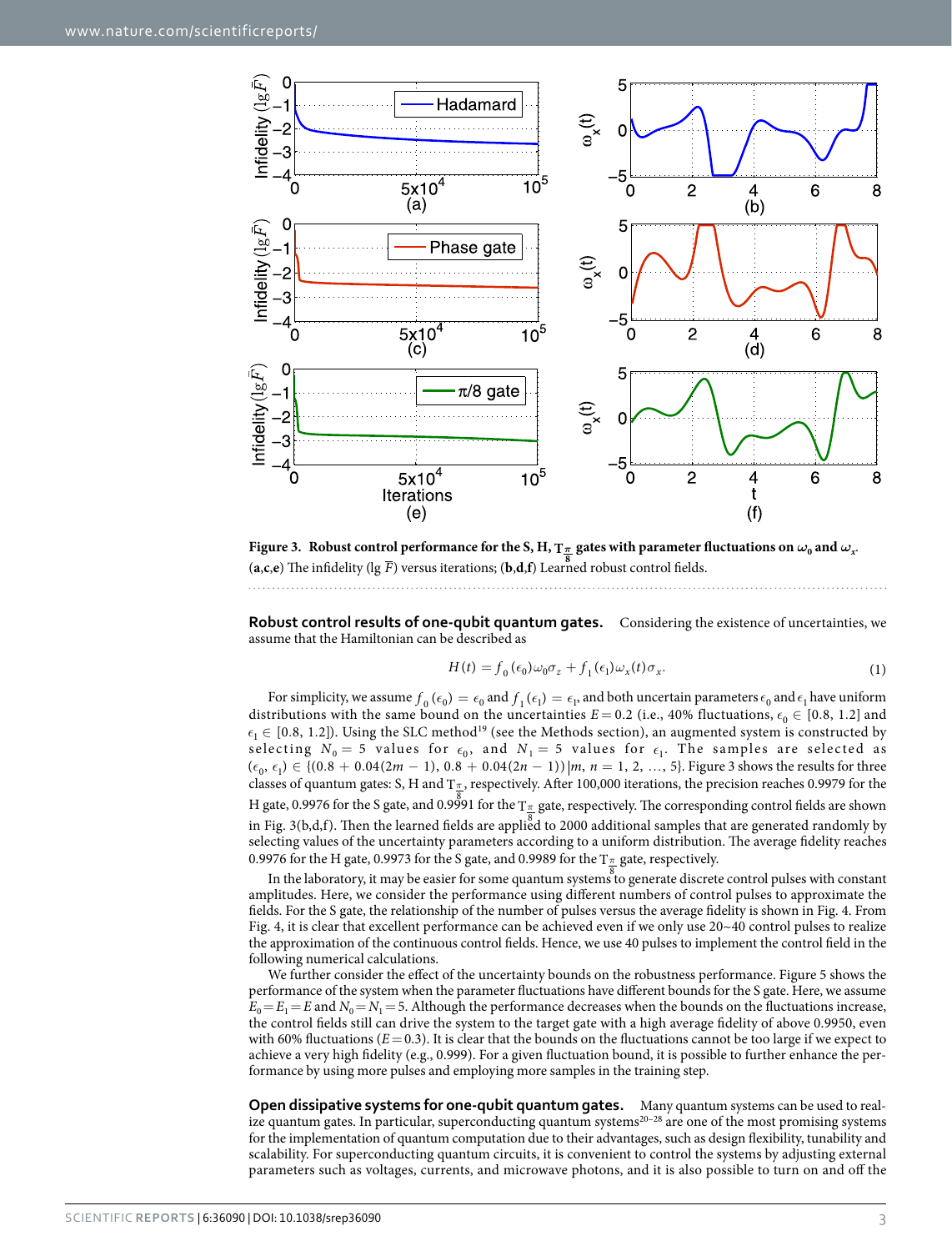

<span id="page-3-0"></span>**Figure 4. Fidelity vs the number of sub-pulses for the S gate.** 



8

<span id="page-3-1"></span>**Figure 5. The bounds on the fluctuations versus the average fidelity for the S gate, with parameter fluctuations on both**  $\omega_0$  **and**  $\omega_$ *x***.** 

coupling between two qubits at will<sup>[29,](#page-8-7)30</sup>. In practical applications, the existence of fluctuations (e.g., fluctuations in magnetic and electric fields), inaccuracies (e.g., inaccurate operation in the coupling between qubits), and decoherence, may degrade the performance of reliability and robustness in quantum computation<sup>31</sup>. In ref. [32,](#page-8-10) the robustness problem for steering quantum states in superconducting quantum circuits has been investigated using the SLC method. Here, we apply the SLC metho[d19](#page-8-5)[,32](#page-8-10) to design control fields that are robust against different inaccuracies and fluctuations for implementing quantum gates. Now, we consider a flux qubit subject to decoherence to generate the S, H, and T<sub>π.</sub> quantum gates. We assume that the dynamics of the flux qubit can be described as

$$
\dot{\rho}(t) = -i[H(t), \rho(t)] + \Gamma_1 \mathcal{D}[\sigma_-] \rho(t) + \Gamma_\varphi \mathcal{D}[\sigma_z] \rho(t) \equiv \mathcal{L}\rho(t)
$$
\n(2)

where

$$
\mathcal{D}[c]\rho = c\rho c^{\dagger} - \frac{1}{2}c^{\dagger}c\rho - \frac{1}{2}\rho c^{\dagger}c.
$$

Here, Γ<sub>1</sub> and Γ<sub>ω</sub> are the relaxation rate and dephasing rate of the system, respectively. Considering the experiment described in ref. [31,](#page-8-9) we choose  $\Gamma_1 = 10^5 s^{-1}$  and  $\Gamma_\varphi = 10^6 s^{-1}$ . Let  $T = 5$  ns and assume that the control Hamiltonian is described as

$$
H(t) = u_x(t)\sigma_x + u_z(t)\sigma_z.
$$

We assume that there exist fluctuations (with the fluctuation bound 0.2) in the relaxation rate and dephasing rate. Using the OPEN GRAPE algorithm<sup>33</sup> (see the Methods section), we can learn robust control fields for generating the three classes of quantum gates. The results are shown in [Fig. 6.](#page-4-0) After 80 iterations, the fidelity of all three gates reaches 0.9948 using 40 control pulses for each class of quantum gates.

**Quantum CNOT gate.** In this section, we consider the problem of finding robust control pulses for generating quantum CNOT gates. In particular, we consider the example based on the two coupled superconducting phase qubits in ref. [34,](#page-8-12) which has also been discussed for the robust control of quantum states in ref. [32](#page-8-10). Each phase qubit is a nonlinear resonator built from an Al/AlO*x*/Al Josephson junction, and two qubits are coupled via a modular four-terminal device (for details, see [Fig. 1](#page-1-0) in ref. [34](#page-8-12)). We assume that the Hamiltonian has the following form (due to possible fluctuations and uncertainties):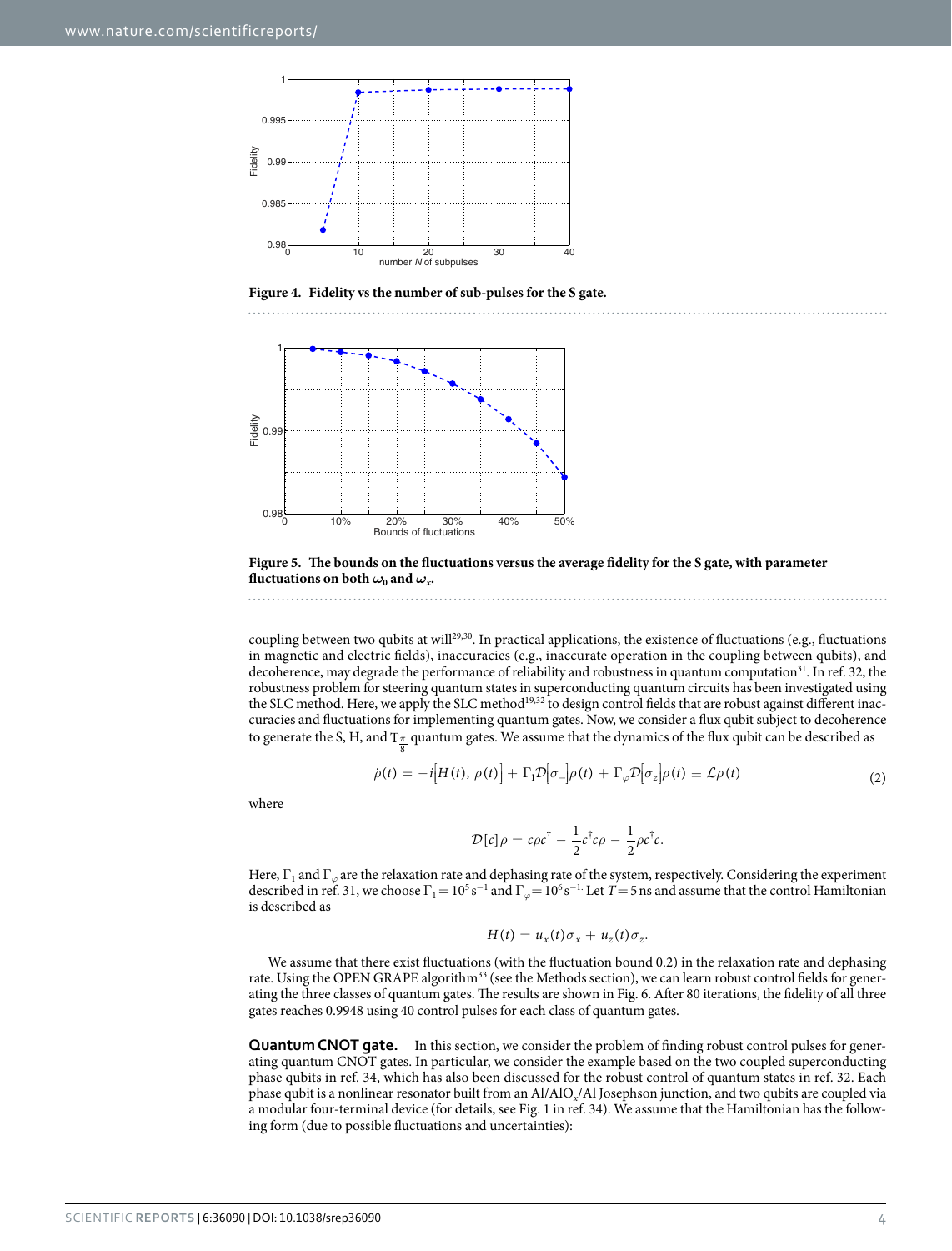

<span id="page-4-0"></span>**Figure 6. Robust control performance for the S, H, T***<sup>π</sup>* **gates, with parameter fluctuations in the relaxation 8 rate and dephasing rate for open quantum systems.** (**a**,**d**,**g**) Convergence for the H gate, the S gate, and the T*<sup>π</sup>* gate, respectively. The other sub-figures show the robust control pulses.

$$
H = \frac{\hbar \epsilon_1 \omega_1(t)}{2} \sigma_z^{(1)} + \frac{\hbar \epsilon_2 \omega_2(t)}{2} \sigma_z^{(2)} + \frac{\hbar \omega_3}{2} \sigma_x^{(1)} + \frac{\hbar \omega_4}{2} \sigma_x^{(2)} + \frac{\hbar \epsilon_3 \Omega_c(t)}{2} \left( \sigma_x^{(1)} \sigma_x^{(2)} + \frac{1}{30} \sigma_z^{(1)} \sigma_z^{(2)} \right)
$$
\n(3)

with  $\epsilon_i \in [0.8, 1.2]$  ( $j=1, 2, 3$ ). Here, we assume that the frequencies  $\omega_1(t), \omega_2(t) \in [-5, 5]$  GHz can be adjusted by changing the bias currents of the two phase qubits, and Ω*c*(*t*)∈[−500, 500]MHz can be adjusted by changing the bias current in the coupler. Let  $\omega_3 = \omega_4 = 2 \text{ GHz}$ , the operation time  $T = 20 \text{ ns}$  is divided into 40 smaller time intervals, and the step-size is 0.1. The initial control fields are  $\omega_1(t) = \omega_2(t) = \sin t \text{ GHz}$ ,  $\Omega_c(t) = 0.05 \sin t \text{ GHz}$ . Without fluctuations (i.e.,  $\epsilon_j \equiv 1$ ), the fidelity of the CNOT gate can reach 1–10<sup>-15</sup> after 550 iterations, as shown in [Fig. 7.](#page-5-0) When the uncertainty bounds are 0.2, the results are shown in [Fig. 8.](#page-6-0) In the training step, the precision of the CNOT gate can reach 0.9965. Then the average fidelity of 0.9961 can be reached for 2000 additional samples in the testing step.

#### **Discussion**

In conclusion, we applied a learning-based open-loop method to find robust control fields for constructing a set of universal quantum gates. All of the quantum gates we considered show good robustness and the method used is easy to implement. Although a uniform distribution is used for the uncertainty parameters, the method is also applicable to other distributions (e.g., a Gaussian distribution). Several specific examples have been considered in this paper, while the method can be applied to other systems for constructing any quantum gates $35$ . Also, it is straightforward to extend the method to achieving robust control tasks for general quantum operations. In practical applications, one may need to determine the fluctuation bounds from prior information or by employing a parameter-identification method. The learned control fields would work well as long as the noise is within the fluctuation bounds. If the noise becomes large enough to be out of the bounds, it is necessary to re-train the control fields. During practical implementation for specific systems, some constraints (e.g., laser energy, positive control magnitude) may need to be considered. For such situations, we may combine the SLC method with optimal control algorithms under multiple constraints<sup>36</sup> to achieve good performance.

#### **Methods**

**Gradient-based learning for quantum optimal control.** We first consider the unitary dynamics. The evolution of a quantum gate *U*(*t*) satisfies

$$
\dot{U}(t) = -iH(t)U(t), \quad U(0) = I.
$$
\n(4)

Now the objective is to design the Hamiltonian  $H(t)$  to robustly steer the unitary  $U(t)$  from  $U(0) = I$  to the desired target  $U_F \in \left\{ \mathrm{H,~S,~T_{\frac{\mathrm{p}}{8}},~CNOT} \right\}$ , with high fidelity. The fidelity is defined as: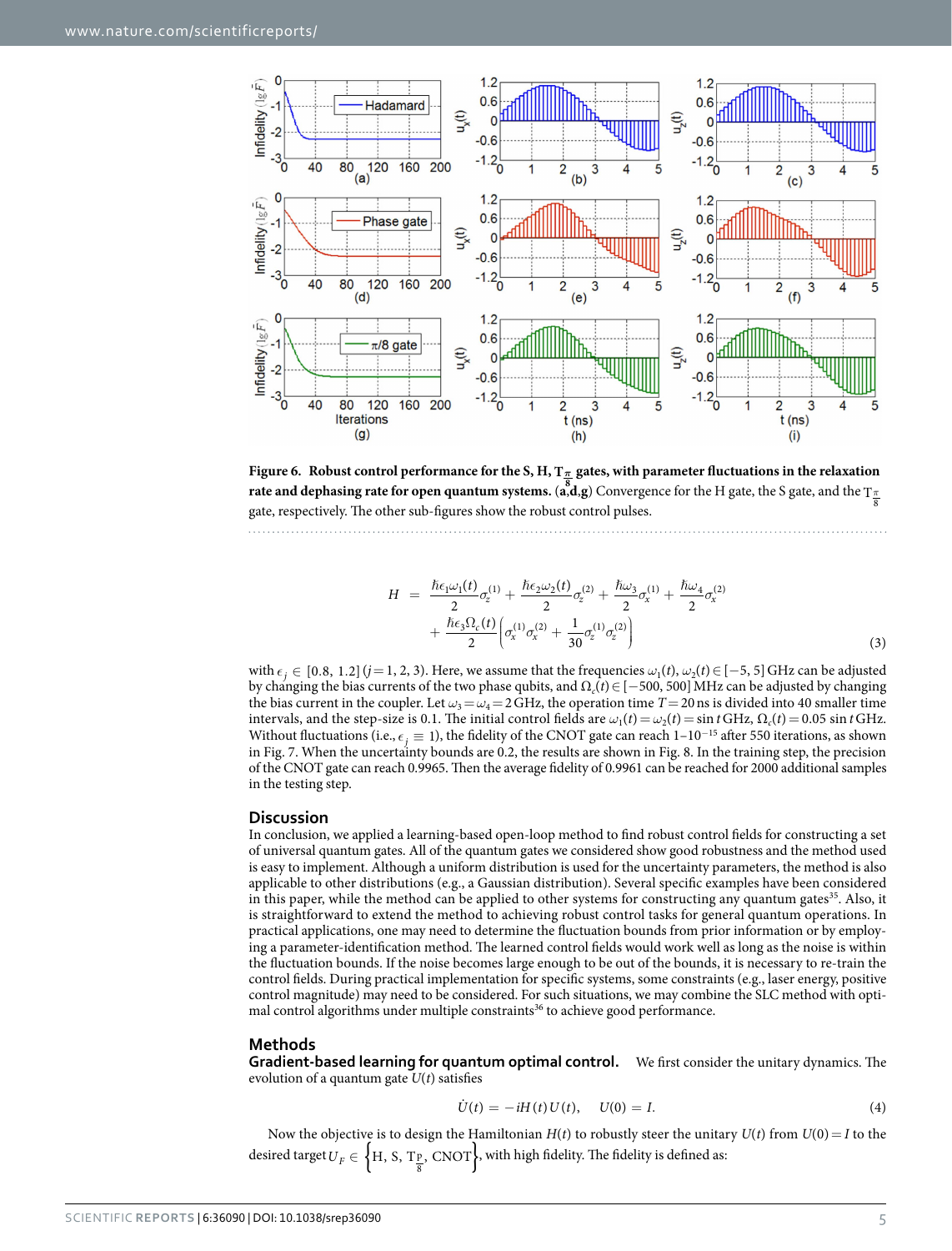

<span id="page-5-0"></span>**Figure 7.** The performance for constructing CNOT gates using optimal control fields. (a) Infidelity ( $\lg \bar{F}$ ) versus iterations. (**b**,**c**,**d**) Learned optimal control fields.

$$
F(U_F, U(T)) = \frac{1}{2^q} | \langle U_F | U(T) \rangle |, \tag{5}
$$

where  $q$  ( $q = 1$  or 2 in this paper) is the number of qubits involved in the quantum gate and  $\langle U_F | U(T) \rangle \equiv \text{tr}(U_F^{\dagger} U(T)).$ 

Gradient-based optimization algorithms have proven to be one of the most efficient methods to solve optimization problems in quantum control. By applying a gradient-based optimization algorithm, we now consider the problem of generating a high-fidelity quantum gate in a given time *T*. Assume that the Hamiltonian has the following form

$$
H(t) = H_0 + \sum_{m=1}^{M} u_m(t) H_m,
$$
\n(6)

where  $H_0$  is the free Hamiltonian,  $H_m(m = 1, 2, \dots M)$  are related to the control Hamiltonian with the corresponding control pulses  $u_m(t)$ .

The performance function of the transfer process can be defined as

$$
||U_F - U(T)||^2 = ||U_F||^2 - 2\text{Re}\langle U_F|U(T)\rangle + ||U(T)||^2.
$$
\n(7)

In practical applications, considering the possible existence of an arbitrary global phase factor  $e^{i\varphi}$ , we minimize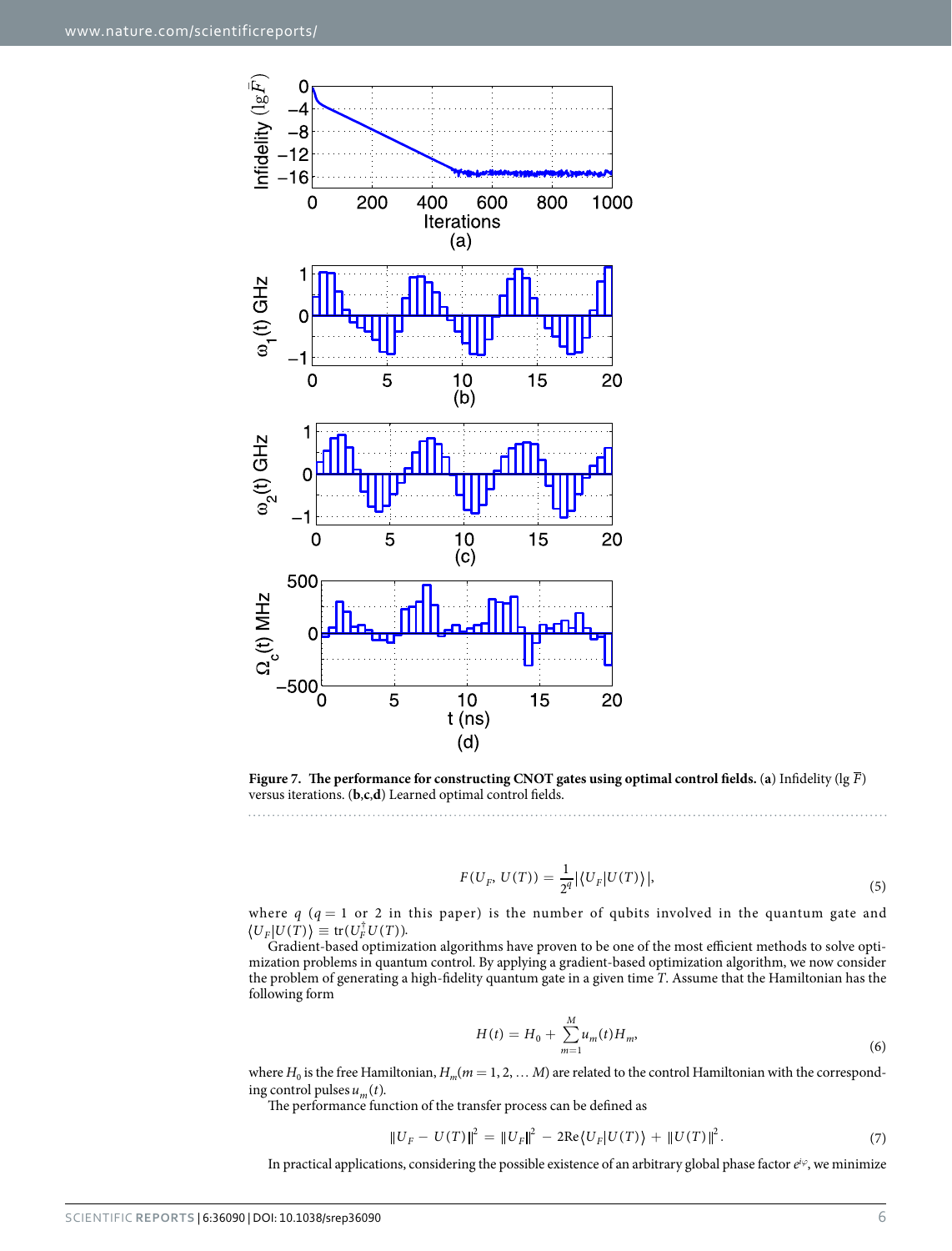

<span id="page-6-0"></span>**Figure 8.** Robust control performance for CNOT gates, with parameter fluctuations on  $\omega_1$ ,  $\omega_2$  and  $\Omega_c$  $E = 0.2$ . (a) Infidelity ( $\lg \overline{F}$ ) versus iterations. (**b**–**d**) Learned robust control fields.

$$
||U_F - e^{i\varphi} U(T)||^2 = ||U_F||^2 - 2 \operatorname{Re} \langle U_F | e^{i\varphi} U(T) \rangle + ||e^{i\varphi} U(T)||^2,
$$
\n(8)

which is equivalent to maximize  $Re\langle U_F | e^{i\varphi} U(T) \rangle$ . In order to eliminate the influence of the global phase factor, we maximize the performance function

$$
\Phi = \left| \left\langle U_F | e^{i\varphi} U(T) \right\rangle \right|^2. \tag{9}
$$

Let  $U_j$  denote the unitary transformation when the *j*th pulse  $u^j$  is applied. We can decompose  $U(T)$  as  $U(T) = U_N \dots U_1$ . With operators  $A_j$  and  $B_j$  being defined as  $A_j = U_j \dots U_1$  and  $B_j = U_{j+1}^{\dagger} \dots U_N^{\dagger} U_F = A_j U(T)^{\dagger} U_F$ . we have the following relationship

$$
\Phi = \langle B_j | A_j \rangle \langle A_j | B_j \rangle. \tag{10}
$$

The gradient  $\partial \Phi / \partial u_m(j)$  to the first order in  $\Delta t$  is given by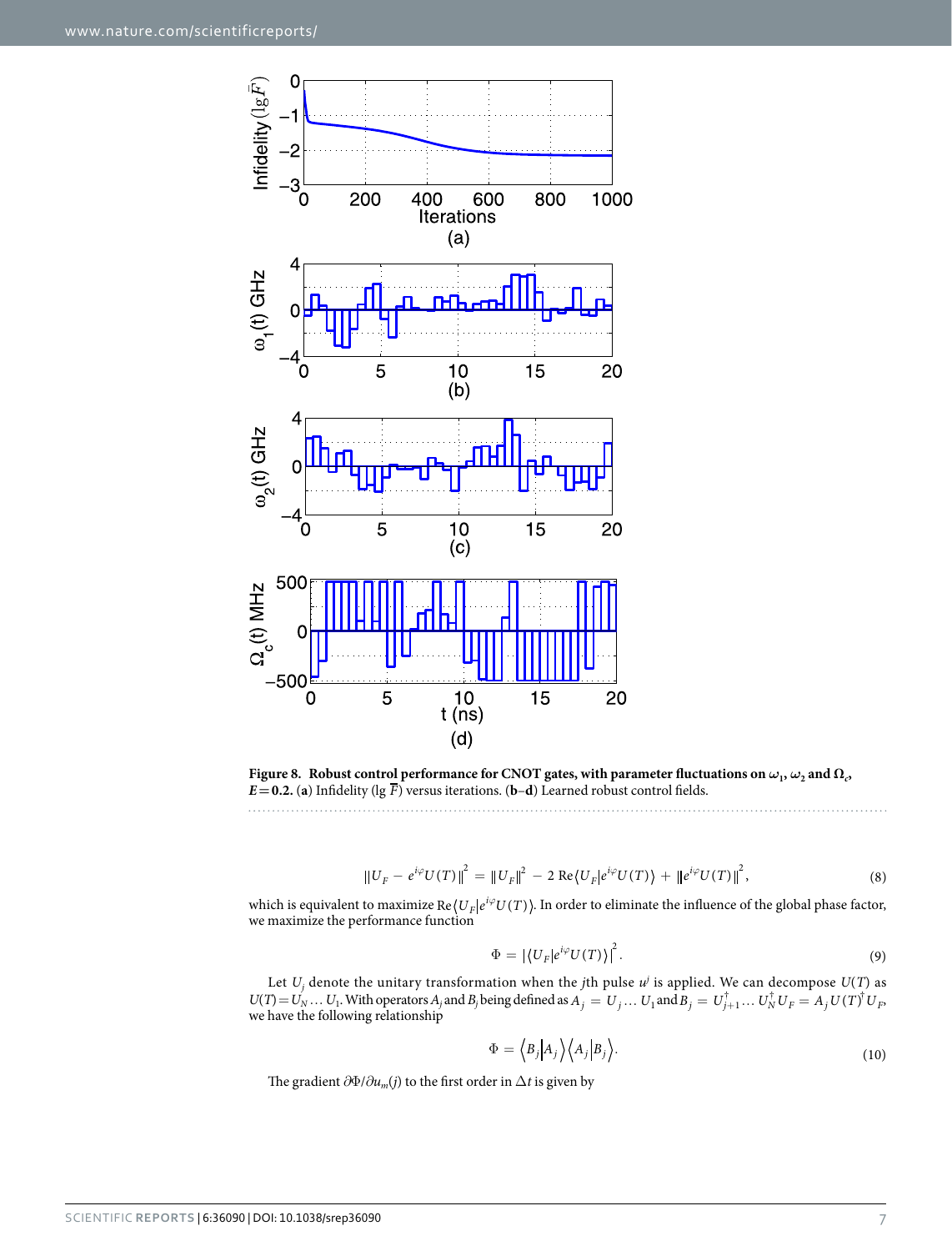$$
\frac{\partial \Phi}{\partial u_m(j)} = -\langle B_j | A_j \rangle \langle i \Delta t H_m A_j | B_j \rangle - \langle B_j | i \Delta t H_m A_j \rangle \langle A_j | B_j \rangle \n= -2 \text{ Re } \{ \langle B_j | i \Delta t H_m A_j \rangle \langle A_j | B_j \rangle \}.
$$
\n(11)

The optimal control field can be searched by following the gradient.

**Open GRAPE.** For an open dissipative system, its dynamics can be described by a master equation. We will use an OPEN GRAPE algorithm to calculate the gradient (see refs [33](#page-8-11), [37–39](#page-8-15)). We assume that the state of the system is described by a master equation

$$
\dot{\rho}(t) = -\left(i\mathcal{H}(u(t)) + \Lambda(u(t))\right)\rho(t) \tag{12}
$$

with the Hamiltonian superoperator  $\mathcal{H}(u(t))(\cdot) = \frac{1}{\hbar} \Big[ H(u), \cdot \Big]$ , and the decoherence superoperator  $\Lambda(u(t))$ . The Į  $\overline{\phantom{a}}$ solution to the master equation is a linear map, according to  $\rho(t) = \mathcal{G}(t)\rho(0)$ . Hence,  $\mathcal{G}(t)$  follows the operator equation

$$
\dot{\mathcal{G}}(t) = -(i\mathcal{H} + \Lambda)\mathcal{G}(t) \tag{13}
$$

with  $G(0) = I$ . The objective is to find a control field  $u(t)$  to maximize the fidelity with a given final time *T* 

$$
F(U_F, \mathcal{G}(T)) = \frac{1}{2^q} \left| \operatorname{tr} \{ U_F^{\dagger} \mathcal{G}(T) \} \right| \tag{14}
$$

The gradient of  $F(U_F, \mathcal{G}(T))$  can be calculated using the method in ref. [37](#page-8-15) and the control field can be updated using the gradient.

**Sampling-based learning control for robust design.** The sampling-based learning control (SLC) method[19](#page-8-5) involves two steps of training and testing. In the training step, we select *N* samples to train the control fields. These samples are selected according to the distribution of uncertain parameters (e.g., uniform distribution). For example, when

$$
H(t) = \varepsilon_0 H_0 + \sum_{m=1}^{M} \varepsilon_m u_m(t) H_m,
$$
\n(15)

an augmented system can be constructed as follows

$$
\begin{pmatrix} \dot{U}_{1}(t) \\ \dot{U}_{2}(t) \\ \vdots \\ \dot{U}_{N}(t) \end{pmatrix} = -i \begin{pmatrix} H_{1}^{s}(t) U_{1}(t) \\ H_{2}^{s}(t) U_{2}(t) \\ \vdots \\ H_{N}^{s}(t) U_{N}(t) \end{pmatrix}
$$
\n(16)

where the Hamiltonian of the *n*th sample  $H_n^s(t) = \epsilon_{0n}H_0 + \sum_{m=1}^M \epsilon_{mn}u_m(t)H_m$ , with  $n = 1, 2, ..., N$ . The performance function of the augmented system is defined as  $F_N(u)$ 

$$
F_N(u) = \frac{1}{N} \sum_{n=1}^{N} \frac{1}{2^q} |\langle U_F | U_n(T) \rangle|.
$$
\n(17)

The task of the training step is to find an optimal control *u*\* which maximizes the performance function above. The representative samples for these uncertain parameters can be selected according to the method in ref. [32.](#page-8-10) In the testing step, we apply the control field *u*\* we obtained in the training step to a large number of other additional samples, which are randomly selected according to the uncertainty parameters. If the average fidelity of all the tested samples is satisfactory, we accept the designed control, which means the quantum gate we constructed is robust. In this paper, we use 2000 additional samples to test our designed control in this step. When the quantum system under consideration is an open system, uncertainties can exist in the decoherence parameters. For these uncertainty parameters, we can use a similar method for sampling these parameters to find robust control pulses.

#### **References**

- <span id="page-7-0"></span>1. Buluta, I., Ashhab, S. & Nori, F. Natural and artificial atoms for quantum computation. *Reports on Progress in Physics* **74,** 104401 (2011).
- <span id="page-7-1"></span>2. Nielsen, M. A. & Chuang, I. L. *Quantum Computation and Quantum Information* (Cambridge University Press, Cambridge, England, 2010).
- <span id="page-7-2"></span>3. Pravia, M. A. *et al.* Robust control of quantum information. *J. Chem. Phys.* **119,** 9993–10001 (2003)
- 4. Carignan-Dugas, A., Wallman, J. J. & Emerson, J. Characterizing universal gate sets via dihedral benchmarking. *Phys. Rev. A* **92,** 060302 (2015).
- 5. Wu, R. B. *et al.* Spectral analysis and identification of noises in quantum systems. *Phys. Rev. A* **87,** 022324 (2013).
- 6. Dong D. & Petersen, I. R. Sliding mode control of quantum systems. *New J. Phys.* **11,** 105033 (2009).
- <span id="page-7-3"></span>7. James, M. R., Nurdin, H. I. & Petersen, I. R. *H*<sup>∞</sup> control of linear quantum stochastic systems. *IEEE Trans. Automat. Control* **53,** 1787–1803 (2008).
- 8. Qi, B. A two-step strategy for stabilizing control of quantum systems with uncertainties. *Automatica* **49,** 834–839 (2013).
- 9. Brif, C., Chakrabarti, R. & Rabitz, H. Control of quantum phenomena: past, present and future. *New J. Phys.* **12,** 075008 (2010).